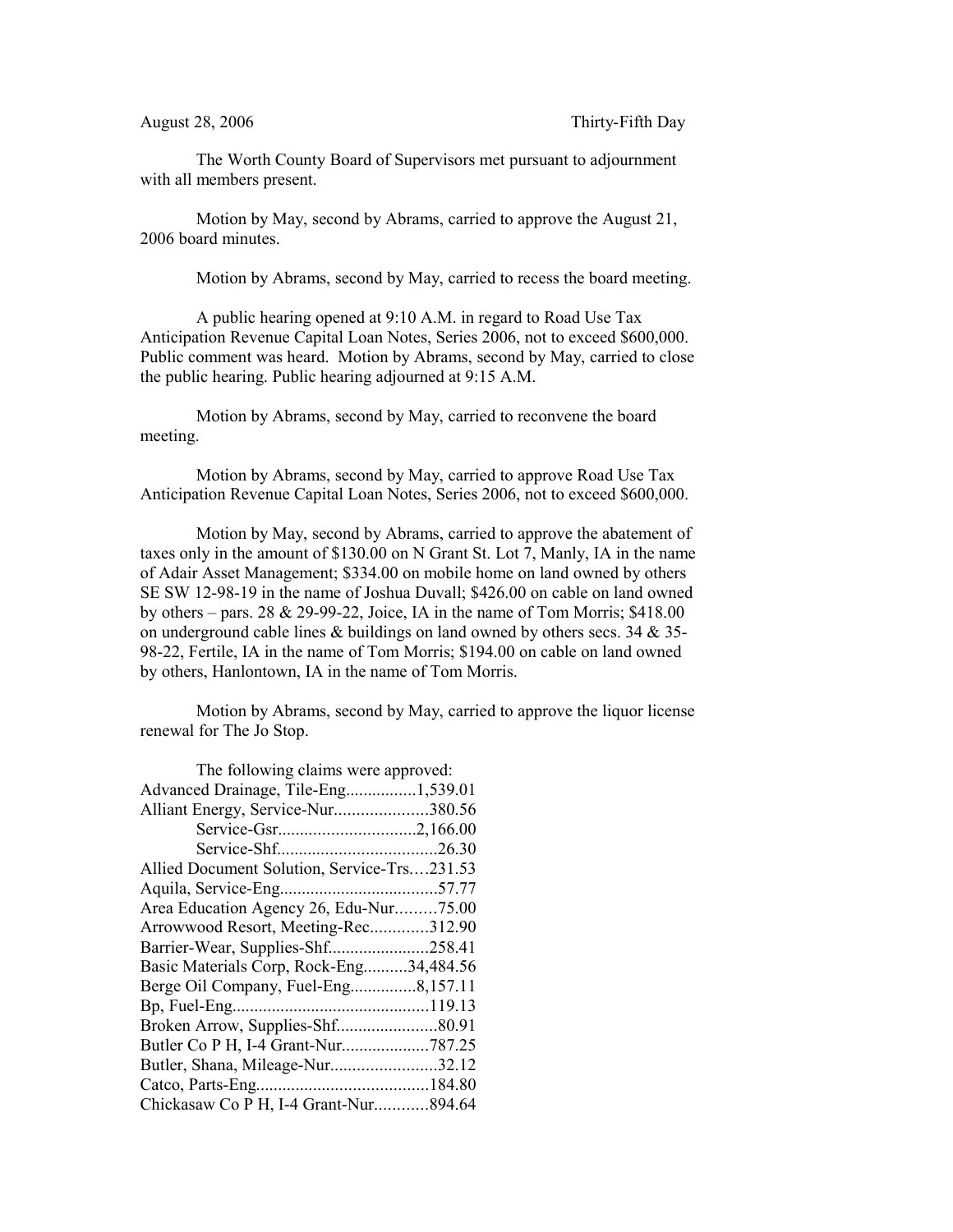| City of Northwood, Service-Nur17.00          |  |
|----------------------------------------------|--|
| Clark, Kay, Exp-Aud159.24                    |  |
| County Binders Inc, Service-Rec889.90        |  |
| County Case Management, Dues-Mha198.00       |  |
| Dept of Human Serv, Icf Mr-Mha1,620.99       |  |
| Dick's Place, Service-Shf220.00              |  |
|                                              |  |
|                                              |  |
| Dorsey, Kelli, Mileage-Nur4.40               |  |
| Electronic Engineering, Service-Shf245.69    |  |
| Electronic Specialties, Service-Shf1,594.13  |  |
| Emmet Co P H, I-4 Grant-Nur246.07            |  |
| Evercom Systems Inc, Supplies-Shf823.90      |  |
| Fallgatter's Market, Grant Promo-Nur90.65    |  |
|                                              |  |
| Farm & Home Publishers, Supp-Gsr1,557.50     |  |
|                                              |  |
| Fiala Office Products Lt, Service-Trs25.00   |  |
| Five Star Cooperative, Parts-Eng44.81        |  |
| Five Star Shop Service, Supplies-Eng395.90   |  |
| Floyd Co P H, I-4 Grant-Nur214.95            |  |
| Francis Lauer, Service-Juv279.90             |  |
| Franklin Co P H, I-4 Grant-Nur154.38         |  |
| Greve Law Office, Rent-Att250.00             |  |
| H & H Food Service, Supplies-Shf454.51       |  |
| Heartland Technology, Service-Cap5,924.56    |  |
| Howard Co P H, I-4 Grant-Nur261.29           |  |
| Huftalin, Raymond, Exp-Ema5.12               |  |
|                                              |  |
| Injectech Diesel Serv, Repairs-Eng1,040.61   |  |
| Iowa Dept of Human Serv, Serv-Mha363.90      |  |
|                                              |  |
|                                              |  |
|                                              |  |
| Iowa Health System, Service-Chm700.00        |  |
| Iowa State Sleuth Users, Dues-Shf50.00       |  |
|                                              |  |
|                                              |  |
| Johansen, Randy D, Service-Chm119.15         |  |
| Johnson R.N., Teresa, Mileage-Nur22.88       |  |
|                                              |  |
|                                              |  |
| Konica Minolta Business, Service-Nur7.21     |  |
| Kossuth Co P H, I-4 Grant-Nur253.63          |  |
| Kubik's Voice Tech, Equip-E914,172.00        |  |
| Law Enforcement Systems, Supp-Shf454.00      |  |
| Lexis-Nexis, Service-Att103.00               |  |
| Liberty Square, Service-Mha1,085.00          |  |
| Low's Standard, Fuel-Asr42.60                |  |
| Marshall & Swift Inc, Service-Eng142.52      |  |
| Martin Bros Dist Co. Inc, Supplies-Gsr442.78 |  |
| Martin Marietta Aggregat, Rock-Eng5,687.55   |  |
| Mason City Overhead, Service-Eng1,337.70     |  |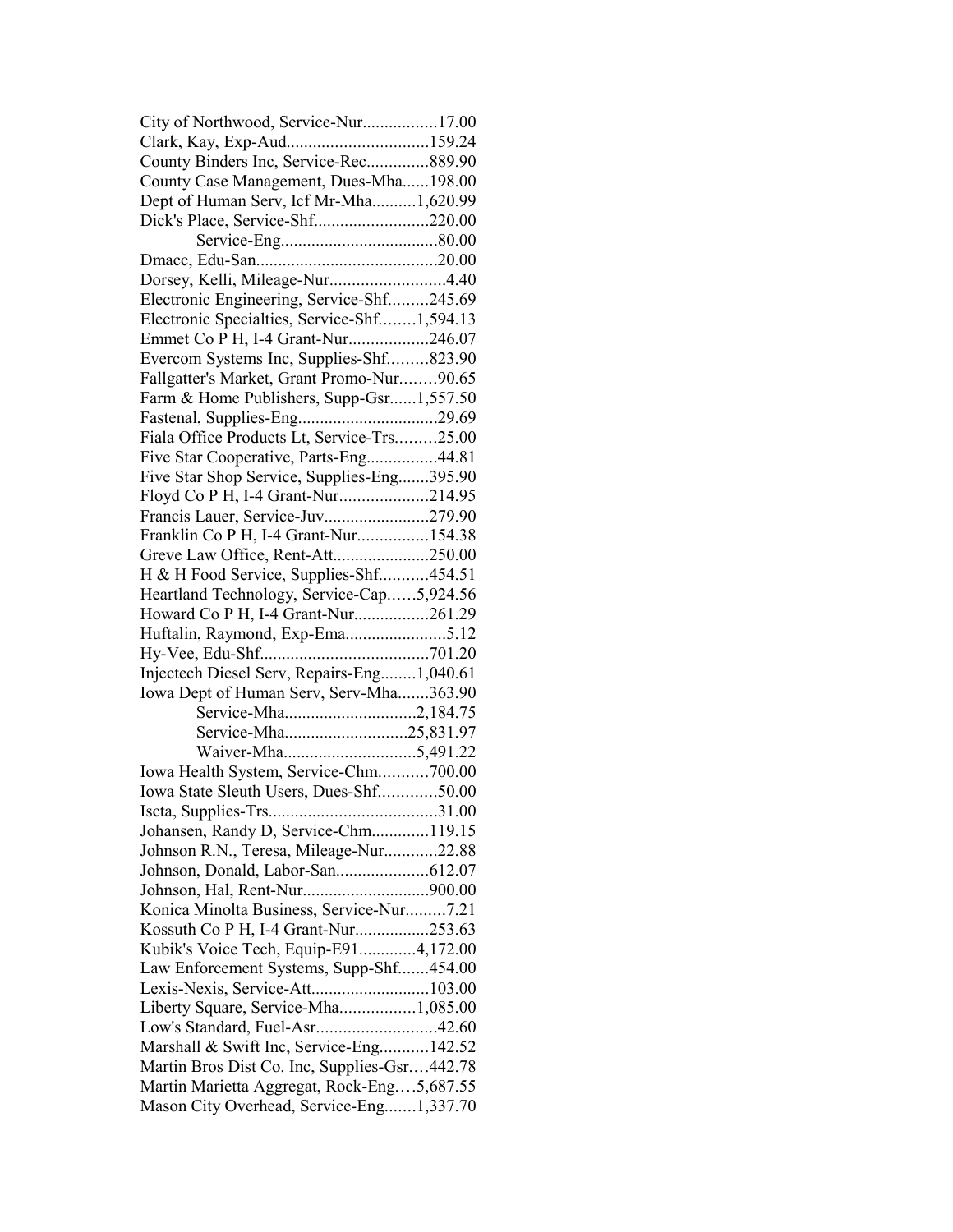| Mcleod USA, Service-Eng14                  |  |
|--------------------------------------------|--|
| Mellem, E., Well Closure-San200.00         |  |
| Mercy Medical Center, Service-Chm1,350.00  |  |
| Midwest Wheel Companies, Supp-Eng67.68     |  |
| Miner R N, Sandy, Mileage-Nur59.93         |  |
| Mireles, Sandra, Exp-Mha243.91             |  |
| Mitchell Co P H, I-4 Grant-Nur298.20       |  |
| Nat'l Assoc. of Chiefs, Dues-Shf50.00      |  |
| Next Generation Technolo, Serv-Mha610.00   |  |
|                                            |  |
| No IA Juvenile Detention, Serv-Juv900.00   |  |
| North Iowa Vocational, Service-Mha1,933.35 |  |
| Northwood Lumber Co, Supplies-Eng254.06    |  |
| Northwood Motor Co, Service-Shf2,329.31    |  |
| Northwood True Value, Supplies-Shf82.60    |  |
|                                            |  |
|                                            |  |
| Omb Police Supply, Supplies-Shf1,425.89    |  |
| Opportunity Village, Service-Mha965.59     |  |
|                                            |  |
| Palo Alto Co P H, I-4 Grant-Nur23.78       |  |
| Polk Co Sheriff Office, Service-Juv33.69   |  |
|                                            |  |
| Quill Corporation, Supplies-Trs108.50      |  |
|                                            |  |
|                                            |  |
|                                            |  |
|                                            |  |
|                                            |  |
| Reindl Repair, Service-Shf34.00            |  |
|                                            |  |
| Sculley, Thomas, Service-Tra20.94          |  |
| Spencer Seasons Center, Service-Mha69.99   |  |
| Sioux Sales Co, Supplies-Shf141.35         |  |
|                                            |  |
| Staples Credit Plan, Supplies-Nur199.75    |  |
| Supplies-Ema175.31                         |  |
| Stehn, James, Fuel-Tra108.24               |  |
| Thomas Properties, Rent-Nur200.00          |  |
| Thompson, Allan, Fuel-Tra20.94             |  |
| Toft, Marcia, Mileage-Hha92.84             |  |
| Trading Post, Supplies-Eng991.04           |  |
| Ver Helst Snyder Drug, Supplies-Aud6.99    |  |
|                                            |  |
|                                            |  |
|                                            |  |
| Waste Management, Service-Eng101.14        |  |
| Winnebago Co Auditor, Exp-Mha6,895.22      |  |
| Worth County P H, Exp-Nur107.97            |  |
|                                            |  |
| Worth County Public, Labor-Tra590.00       |  |